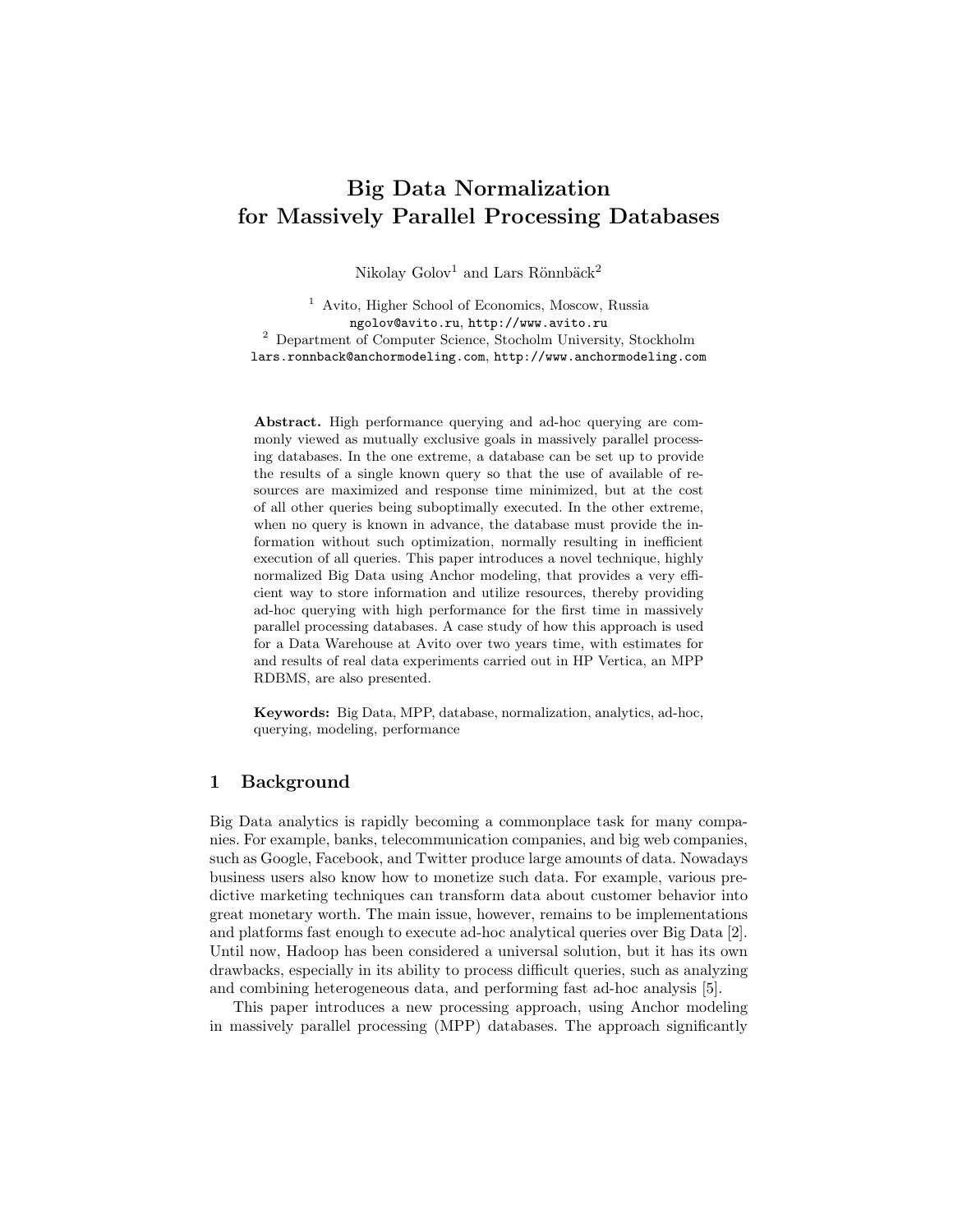increases the volume of data that can be analyzed within a given time frame. It has been implemented in HP Vertica [6], a column-oriented MPP RDBMS, and is used on a daily basis for fast ad-hoc query processing at Avito, a popular Russian web site for classified ads [10]. The approach gives their data scientists an ability to execute complex queries that process terabytes of data in minutes. The approach is generic and should apply equally well to other MPP databases, such as Pivotal Greenplum, Actian Matrix, and Amazon Redshift. The paper starts by describing the case for normalized Big Data at Avito, with subsections on Anchor modeling, benefits, theoretical estimates, and practical verification of the approach. The paper ends with the drawn conclusions.

# 2 The Avito Case for Normalized Big Data

Big Data is commonly defined using the "3Vs": Volume (large amounts of data), Variety (various forms and evolving structure), and Velocity (rapid generation, capturing, and consumption) [2]. Log files are common sources of structured Big Data. Web servers record logs of detailed user actions, click rates, visits, and other property records of web users. The sequence of pages visited by within a particular website is known as the clickstream of the user. Clickstreams are analyzed to understand traffic, the number of unique visitors, sessions, and page views. Clickstreams of groups of users often follow distinct patterns, the knowledge of which may help in providing customized content [1]. They may, however, also be generated by a non-human activity. Fake identities and Sybil accounts are responsible for a growing number of threats, including fake product reviews, malware, and spam on social networks. Similar clickstreams can be grouped into behavioral clusters to detect and eliminate non-human accounts [9]. Identification and elimination of a non-human activity is important in all analytical tasks, such as proper traffic estimation and pattern detection. It may also have significant reputational, ethical, and even legal effects if left unattended.

Clickstream analysis was one of the main defined objectives for the Data Warehouse at Avito. Based in Moscow, Avito is Russia's fastest growing ecommerce site and portal, "Russia's Craiglist". It grows  $\approx 50\%$  a year and now second only to Craiglist and Chinese site 58 in the rating of classified sites [10]. In terms of 3Vs, Avito clickstream data have over 600 million user actions a day (Volume), a business model that is constantly evolving, where new features are constantly added (Variety), and users perform up to 1 million actions per minute. User profiles, which help to reject non-humans and generate personalized content, have to be recalculated in near real-time (Velocity).

The BI team at Avito was challenged to develop a scalable Data Warehouse, that could grow in volume and complexity together with their business model, while being able to support analytical workloads, such as clustering analysis, correlation analysis, A/B testing (two-sample hypothesis testing), and Data Mining Algorithms. Hadoop and other NoSQL approaches were rejected in the process, and instead an MPP relational database, HP Vertica [6], and highly normalized data model, Anchor Modeling [7], were selected.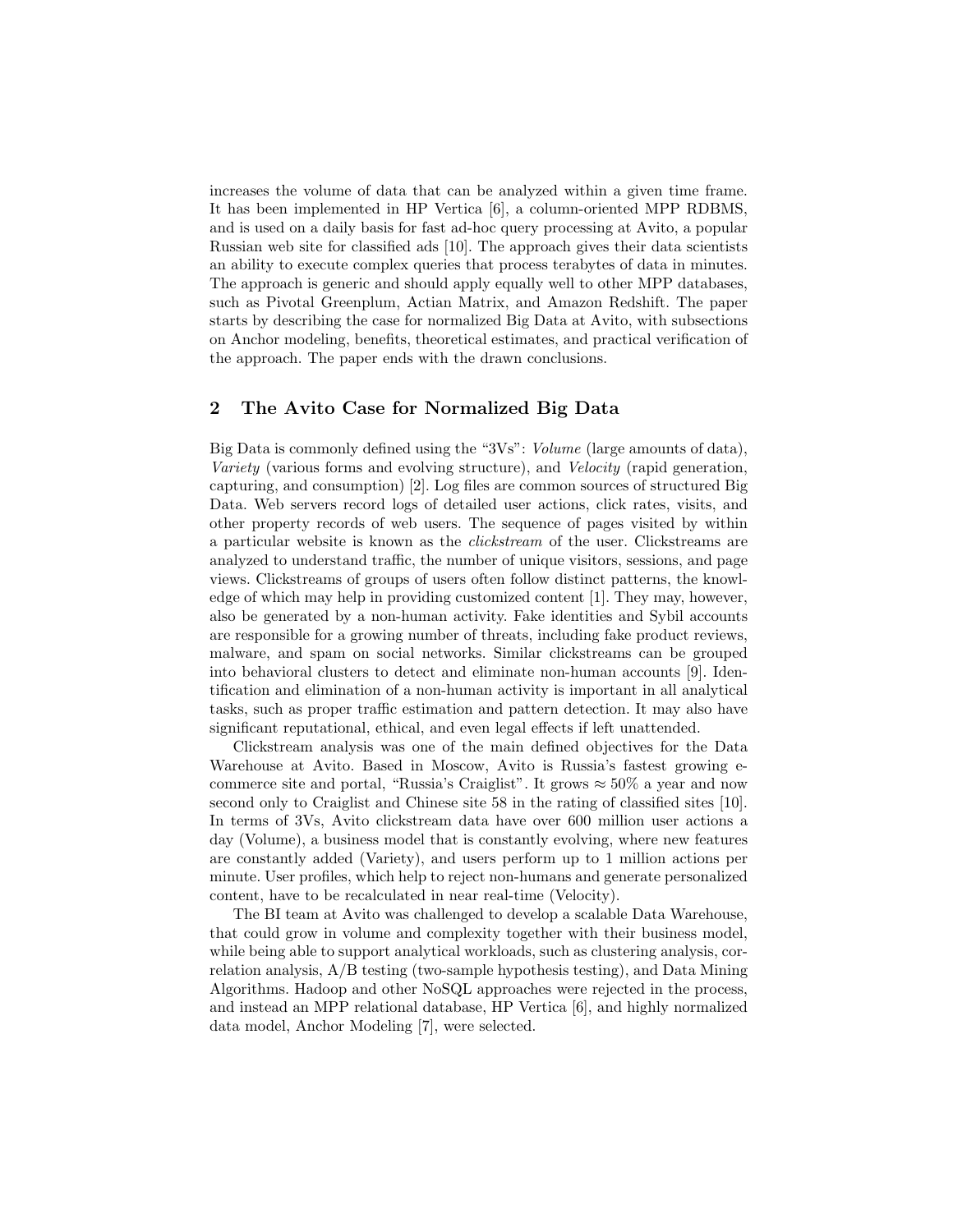## 2.1 Anchor Modeling

Anchor modeling [7] is a database modeling technique resulting in implementations where tables are in 6NF, the sixth normal form. Entities and relationships in Anchor modeling are highly decomposed. In 6NF tables have no non-trivial join dependencies [3], making tables narrow with few columns in comparison to, for example, the wide tables of 3NF. The traditional concept of an entity is thereby spread out over many tables, referred to as an ensemble [4]. Massively parallel processing databases generally have shared-nothing scale-out architectures, such that each node holds some subset of the database and enjoy a high degree of autonomy with respect to executing parallelized parts of queries. In order to maximize utilization, each node should perform as much of its assigned work as possible without the involvement of other nodes. The following four constructs are used in Anchor modeling, all having a predefined distribution.

Anchor, table holding surrogate identifiers for instances of an ensemble. Each instance in the modeled domain has its own unique surrogate identifier and they are stored in anchors. Surrogate identifiers are immutable and assumed as the only part of an instance that cannot change over time. Anchors are distributed across the nodes by a modulo operation on a hash of the surrogate identifier, such that no duplication exists.

Attribute, table holding named property values for an ensemble, that cannot be described as ensembles in their own right. An attribute table holds the surrogate identifier of the instance and the property value, with an optional history of changes to those values. Attributes share the same distribution scheme as anchors, which keeps an instance of an ensemble with its history together on the same node.

Tie, table holding a relationship between ensembles, distinguished by the roles those ensembles play. Tie tables have one column for each involved role, holding a reference to a surrogate identifier. Ties are distributed across the nodes for each role, duplicating subsets of the tie such that all relationships that an instance takes part in can be resolved without the involvement of other nodes.

Knot, table holding a set of enumerated values. If the possible values of an attribute fall within a, usually small, finite set of values, or a tie represents a relationship which has or may change categories, such values are best represented through knots. Knots hold surrogate identifiers for every value and the value itself, where values should be unique, mutually exclusive and exhaustive. Knots are fully duplicated on every node.

Attributes and ties may be static or historized depending on if they keep a record of changes over time. Historized tables contain an additional column indicating since when a value or relationship is in effect. Attributes and ties may also be knotted in which case they contain a reference to a value in a knot table, rather than an actual value. All tables may also contain technical columns, such as a reference to custom metadata.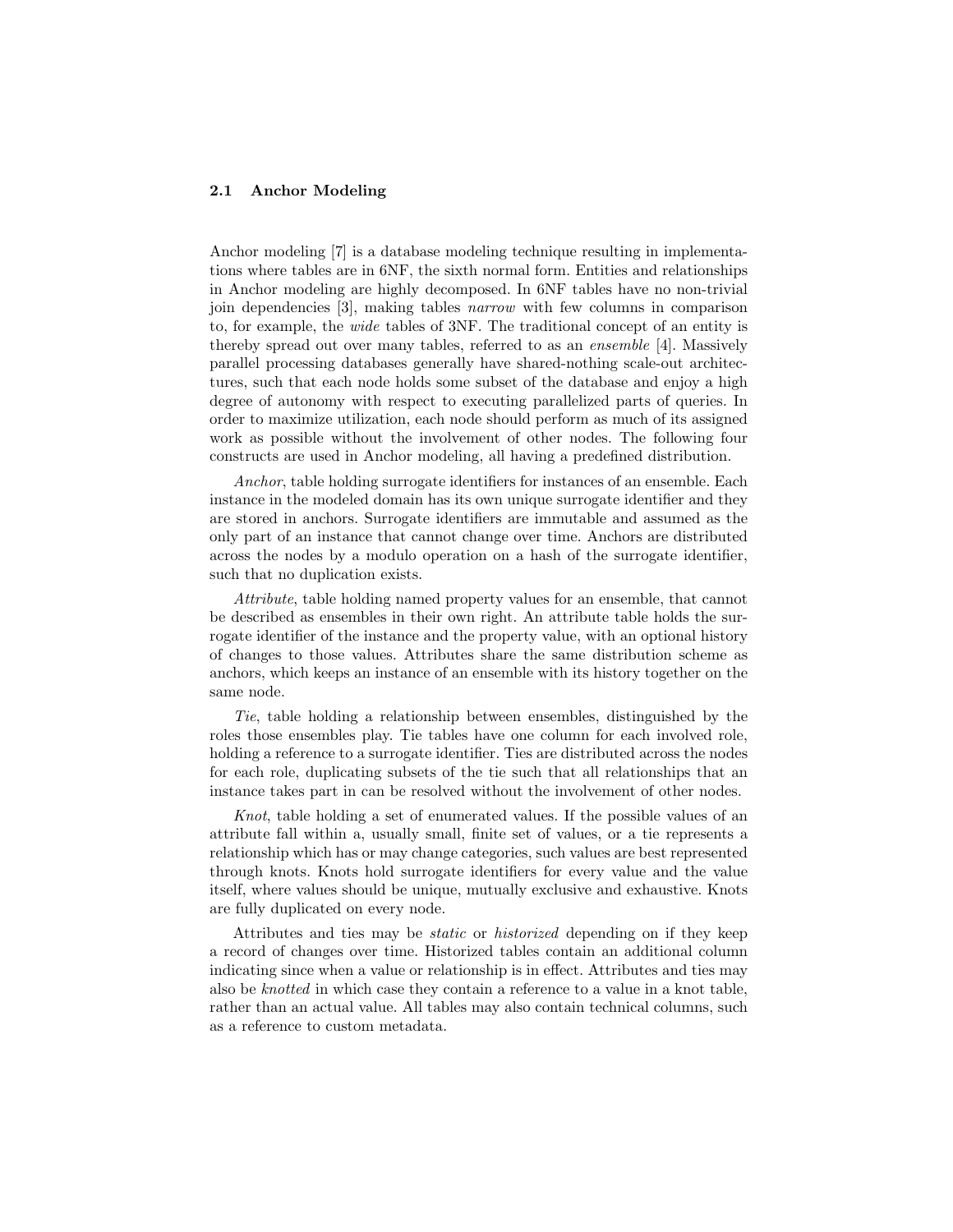#### 2.2 The Evolution of the Avito Data Warehouse

The first version of the Data Warehouse (DW) at Avito was built in 2013 using Anchor modeling, contained 10TB of data, and ran on an HP Vertica cluster of 3 nodes. It loaded data from two data sources; the back office system at Avito and clickstream web logs. Since then, the DW has grown, and the current size of the Avito data warehouse has been limited to 51Tb for licensing reasons. It now contains years of consistent historical data from 14 data sources (back office, Google DFP/AdSense, MDM system, CRM system, RTB systems, among others), and a rolling half year of detailed clickstream data. The cluster has been increased from 3 to 12 nodes in order to scale up performance.

Clickstream data are loaded every 15 minutes. At the beginning of 2014 each such batch contained 5 million rows ( $\approx$ 1.5GB) and 15 million ( $\approx$ 5Gb) one year later. Avito has evolved their data model over the years. The clickstream records originally had less than 30 attributes, while now containing more than 70. Clickstream data has grown many times, both in terms of velocity (number of rows per minute), volume (size), and variety (number of attributes). The growth was successfully handled through scaling up the cluster by the addition of nodes.

ETL processes are implemented using Python. Data sources are loaded using different approaches: clickstream is loaded using FluentD with MongoDB as intermediate cash, back office data are loaded using intermediate CSV files, and data from Google DFP and CRM system are loaded through web services. The current version of the Avito DW contains  $\approx 200$  anchors,  $\approx 600$  attributes, and  $\approx$  300 ties, loaded from the data sources. Some ties and attributes are historized, some are not. There are two distinctive modes of ETL processes:

- Increment from operational database. Characterized by a small number of rows from a large number of source tables and source columns, with most ties and attributes historized. Data is loaded every 4 hours, taking 30 minutes, from 79 source tables to 45 anchors, 83 ties, and 238 attributes. The largest source delta contains ≈1 million rows.
- Increment from clickstream. Characterized by a large number of rows from a small number of source tables and source columns, with most ties and attributes static. Data is loaded every 15 minutes, taking 15 minutes, from 16 source tables to 16 anchors, 39 ties, and 43 attributes. The largest source delta contains  $\approx$ 10-15 million rows.

#### 2.3 Beneficial Effects of Normalization

An important effect of Anchor modeling is the ease of which new attributes, ties, and anchors can be added to the model, only resulting in new tables. The creation of such are close to instantaneous and populating them with data causes no locks for existing operations and ETL processes. Applications remain unaffected, since the existing schema is non-destructively extended [7], and can be dealt with to incorporate new features when time permits.

When data is sparse, arising though the addition of new attributes or when an attribute does not apply to all instances, normalization provides another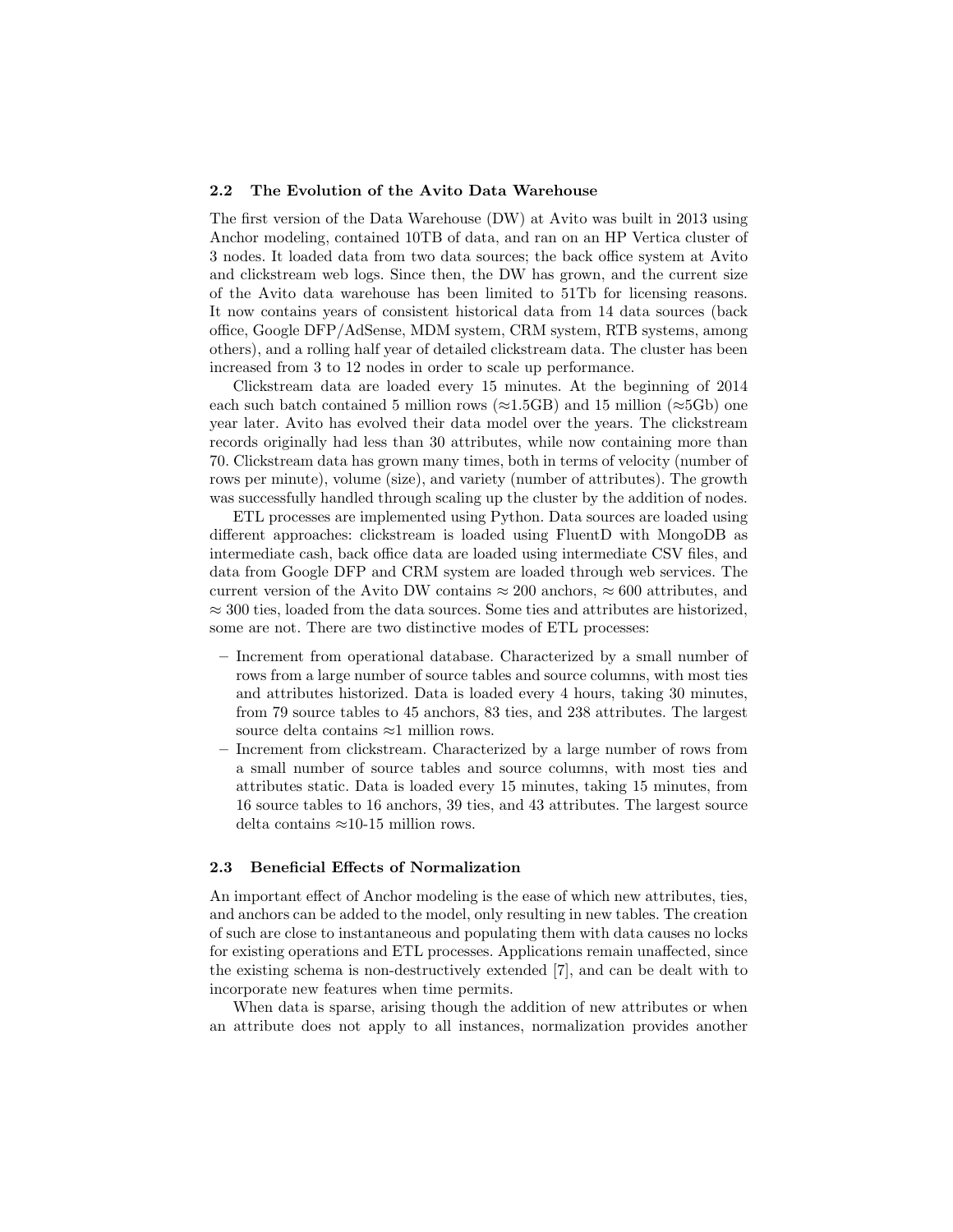

Fig. 1. Extending a less normalized model (left side) and a corresponding Anchor model (right side).

benefit. Only actual values are stored and "nulls" are represented by the absence of rows. For example, when less than half of the cookies have a known user, as in Fig.1, the attribute contains fewer rows. Furthermore, when the number of distinct values is relatively low compared to the total number of values, knotted attributes can be used. Rather than repeating the relatively few long strings representing referers (URLs), these are stored as unique values of a knot. The knotted attribute instead contains identifier references, much smaller than the strings they represent. A query with a condition on the referer, such as containing a particular substring (UTM mark detection), can then be computed much more efficiently. The licensing cost of Vertica depends on "raw data size", the size of comma-separated lists of values in tables. In the less normalized model, referer strings are repeated 80 billion times, but only 1 million times in the Anchor model. By using Anchor modeling, Avito were able to store substantially more data without affecting its licensing cost.

## 2.4 Reporting and Ad-hoc Analysis

Using Anchor modeling with a Vertica cluster has proven beneficial at Avito for data modeling, data loading, and data maintenance. Though, from their experience, it has required some additional efforts to implement reporting and ad-hoc analysis. Reporting is considered as frequently spreading information, based on the same queries, to many recipients. Execution time of those queries cannot be longer than a few seconds. Ad-hoc querying is to test hypotheses, train models, or explore data to find suitable reports, using new queries. While shorter execution times are preferable, it is acceptable that these queries run for minutes or even hours in some cases.

Reporting can be implemented by creating dedicated denormalized data marts and using specialized BI software. Such data marts are implemented as regular views or materialized views. For reporting, the experience of Avito is that it is impossible to avoid data marts. The Anchor model stores fully historized versions of instances, which business users are not used to. There may also be the need to impose business logic or aggregate data in the marts. The development of efficient such views, as well as ad-hoc analysis, is based on the creation of high performance queries. While the optimizer in Vertica generally does a good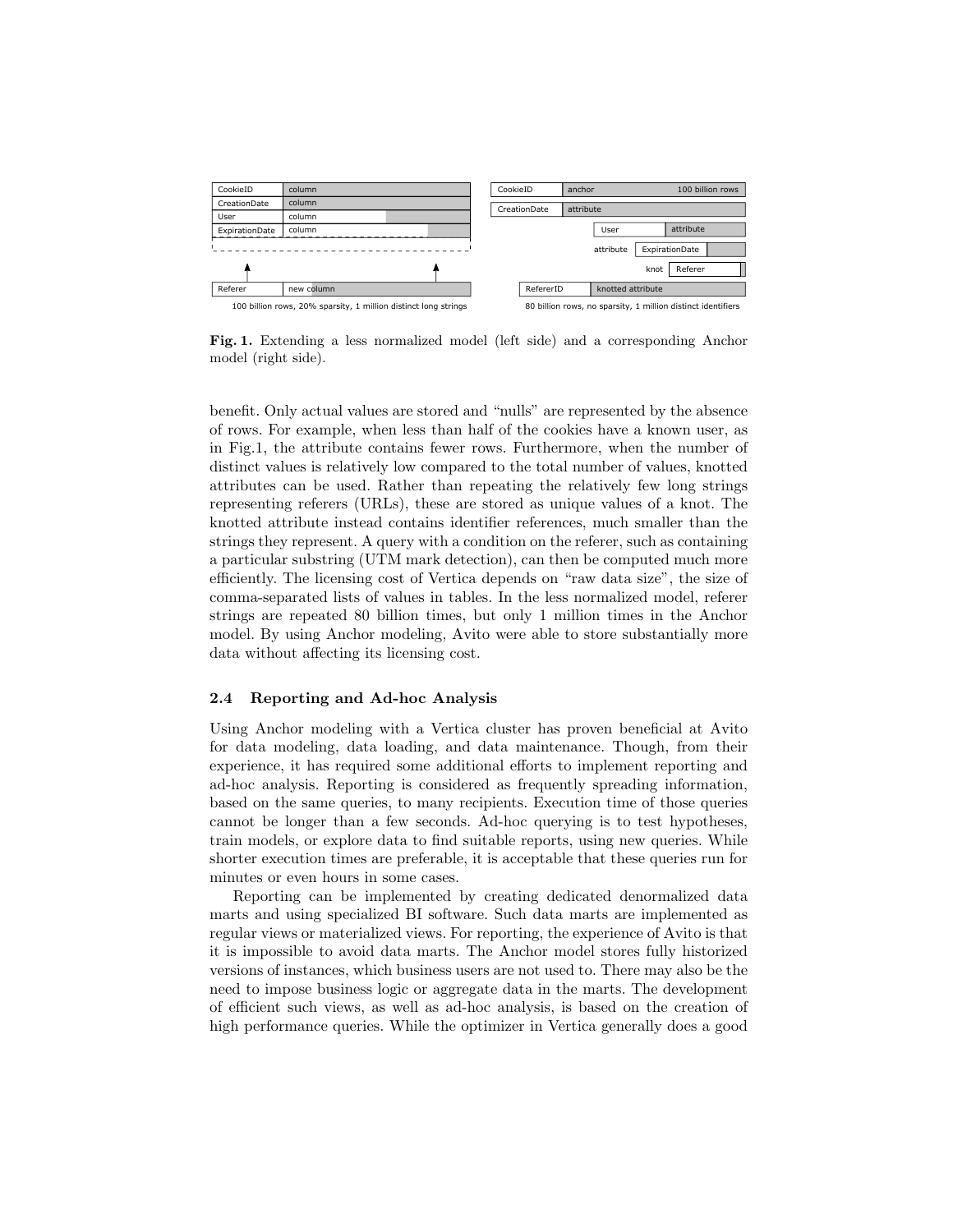

Fig. 2. An example 3NF model (left tables) and corresponding Anchor model (right diagram) of click stream data.

job, when data is big, starting from ≈100 million rows, it may produce poor execution plans.

The BI team at Avito performs ad-hoc queries accessing hundreds of billions of rows in a Anchor model on a daily basis. Because of this, a query modification approach was designed. The approach aims to optimize the query execution plan according to the highly normalized data model. The following sections will describe a sample task illustrating the approach. Its benefits in comparison to the execution plan in a denormalized data model are presented.

## 2.5 Theoretical Estimates and Practical Verification

The largest data set available at Avito for testing purposes is the clickstream data set. It will be compared using an Anchor model and a 3NF model, seen in Fig.2, having exactly the same information content. In the models WebEventID is the surrogate identifier of a clickstream record, EventDate is the date and time of an event, EventType is its type, such as 'search', 'message', or 'purchase', CookieID is a surrogate identifier of a cookie, User is the user bound to the cookie, CreationDate is when it was created, and ExpirationDate is when it expires. These models are simple, and only represent a small subset of the actual model used at Avito, but sufficient in order to verify the expected benefits.

Experiments were made in the column-oriented massively parallel processing relational database HP Vertica v.7.1.0.3, with cluster sizes of 5, 10, and 12 nodes, where each node is an HP ProLiant DL380p Gen8 server with double Intel Xeon E5-2680 v2 CPUs, 256GB RAM, 25 \* 300GB SAS 15k SFF 2.5" HDDs connected through a RAID card with 2GB cache, and an HP 530SFP+ Ethernet 10Gbit 2-port LAN-adapter for communication. Since the experiments were carried out in a production environment, daily operations, such as ETL and reporting, may have affected the results. In order to minimize such effects, experiments were repeated several times and averages calculated. The two models in Fig.2 were populated with data, consisting of approximately 50 billion actual web events accessing 3.4 billion cookies.

## 2.6 Scenario, Query Optimization, and Results

The chosen ad-hoc query is to calculate the number of unique users who triggered page view events (condition on EventType) during February 2014 (condition on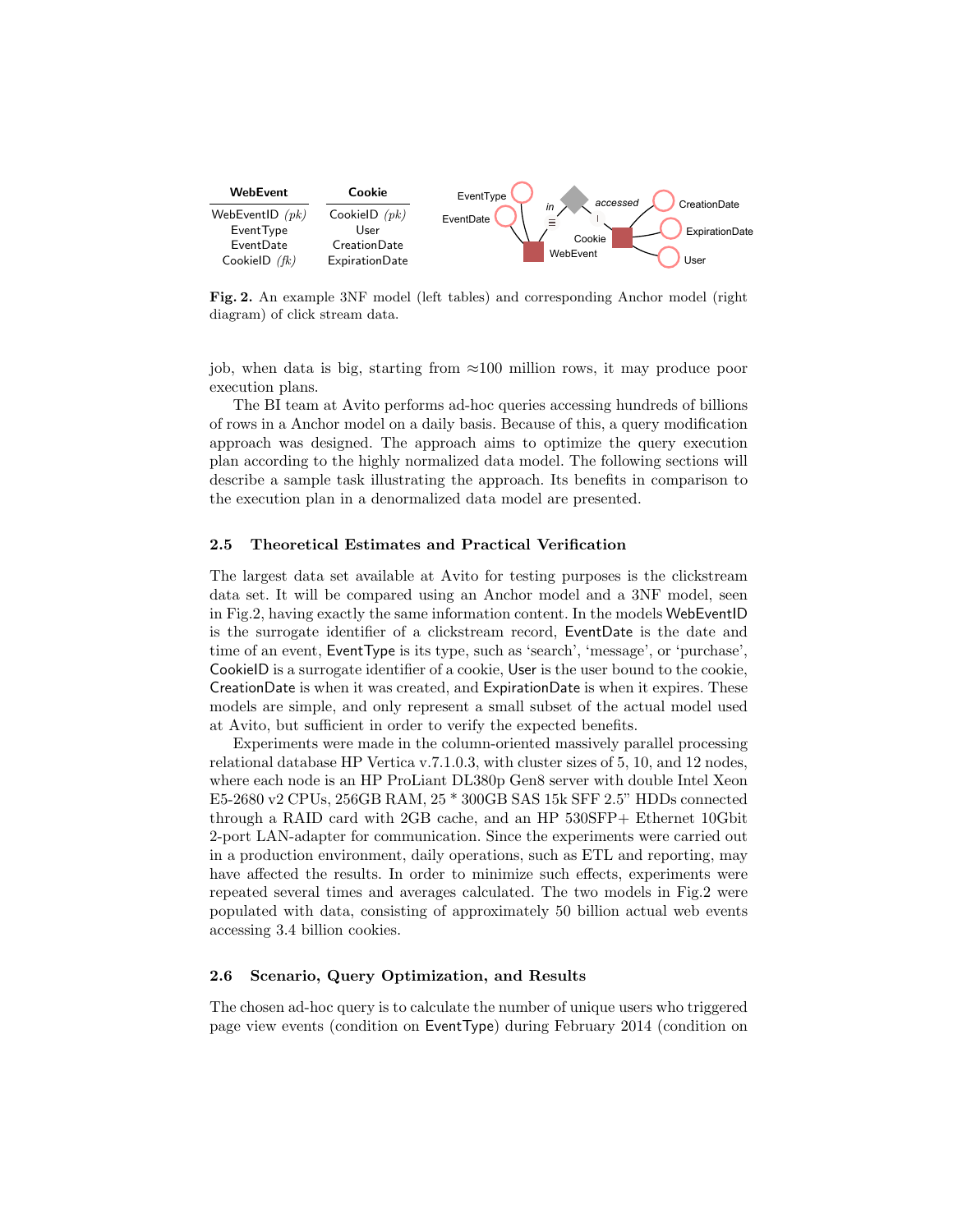|                                            | select count(distinct u.User)                               |  |  |
|--------------------------------------------|-------------------------------------------------------------|--|--|
| select count(distinct c.User)              | from Cookie_WebEvent tie join User u                        |  |  |
| from Cookie c                              | on u.Cookiel $D =$ tie.CookielD                             |  |  |
| join WebEvent we                           | join CreationDate cd on cd.CookielD = tie.CookielD          |  |  |
| on we. Cookield $=$ c. Cookield            | join EventDate ed on ed. WebEventID = tie. WebEventID       |  |  |
| where date_trunc('month',                  | join EventType et on et. WebEventID = tie. WebEventID       |  |  |
| c. Creation Date) = $'2014 - 02 - 01'$     | where date_trunc('month', cd.CreationDate) = $2014-02-01$ ' |  |  |
| and $c$ . Creation Date $=$ we. Event Date | and cd. Creation Date $=$ ed. Event Date                    |  |  |
| and we.EventType <i>in</i> (42, 43)        | and et. Event Type in $(42, 43)$                            |  |  |
|                                            |                                                             |  |  |

Fig. 3. Corresponding queries in the 3NF model (left) and the Anchor model (right).

EventDate), and have new cookies (CreationDate of the cookie is the same date as the EventDate). The query was selected for estimation, because it is typical, it is simple for reading, and it requires great amount of system resources to operate. The SQL code for the queries, as they would look in the 3NF model and the Anchor model, can be seen in Fig.3.

The execution plan in the 3NF model is the one selected by the Vertica query optimizer. Many modern query optimizers can make use of column statistics, holding information about the distribution of values, to determine the optimal join order. The most selective conditions in a query are applied first, yielding successive intermediate result sets between joins that have as few rows as possible. Since a non-optimal plan was chosen by the optimizer, the execution plan in the Anchor model was forced by producing intermediate steps by hand. The hand made plan demonstrates that efficient query execution plans for complex analytic queries in an Anchor model exists. Based on such, the BI team at Avito implemented a framework for semi-automatic generation of efficient plans for Big Data. Future generations of Vertica optimizers can be complemented with similar logic. The statistics of the sample set is as follows.

- R, row count of Cookie anchor table  $\approx 3.4$  billion.
- $S$ , attribute value selectivity expressed as selection of "one out of  $S$ ". Condition on CreationDate reduces data to  $1/S_1 \approx 1/3.01$ . Condition on EventType reduces data to  $1/S_2 \approx 1/3.20$ . Condition on EventDate = CreationDate reduces data to  $1/S_3 \approx 1/3.17$ .
- M, average number of events per cookie.  $M \approx 50/3.4 \approx 15$ .
- $A$ , average size of each column  $= 8$  bytes.
- P, size of disk page  $= 4000$  bytes.

For 3NF, according to [8], the optimizer will choose an early materialization strategy for the smaller, inner side, of the join. The experiments confirmed this, with the following execution plan.

- 1. Read Cookield, User, CreationDate columns from disk to RAM, according to EM-pipeline strategy [8]. Data is filtered by the condition on CreationDate.
- 2. Read disk pages to match remaining CookieId keys in the WebEvent table. A hash join is used, as well as a resegmentation of the key between nodes.
- 3. Load EventDate and EventType for the matched WebEvent rows. Data is filtered by the condtition on EventType.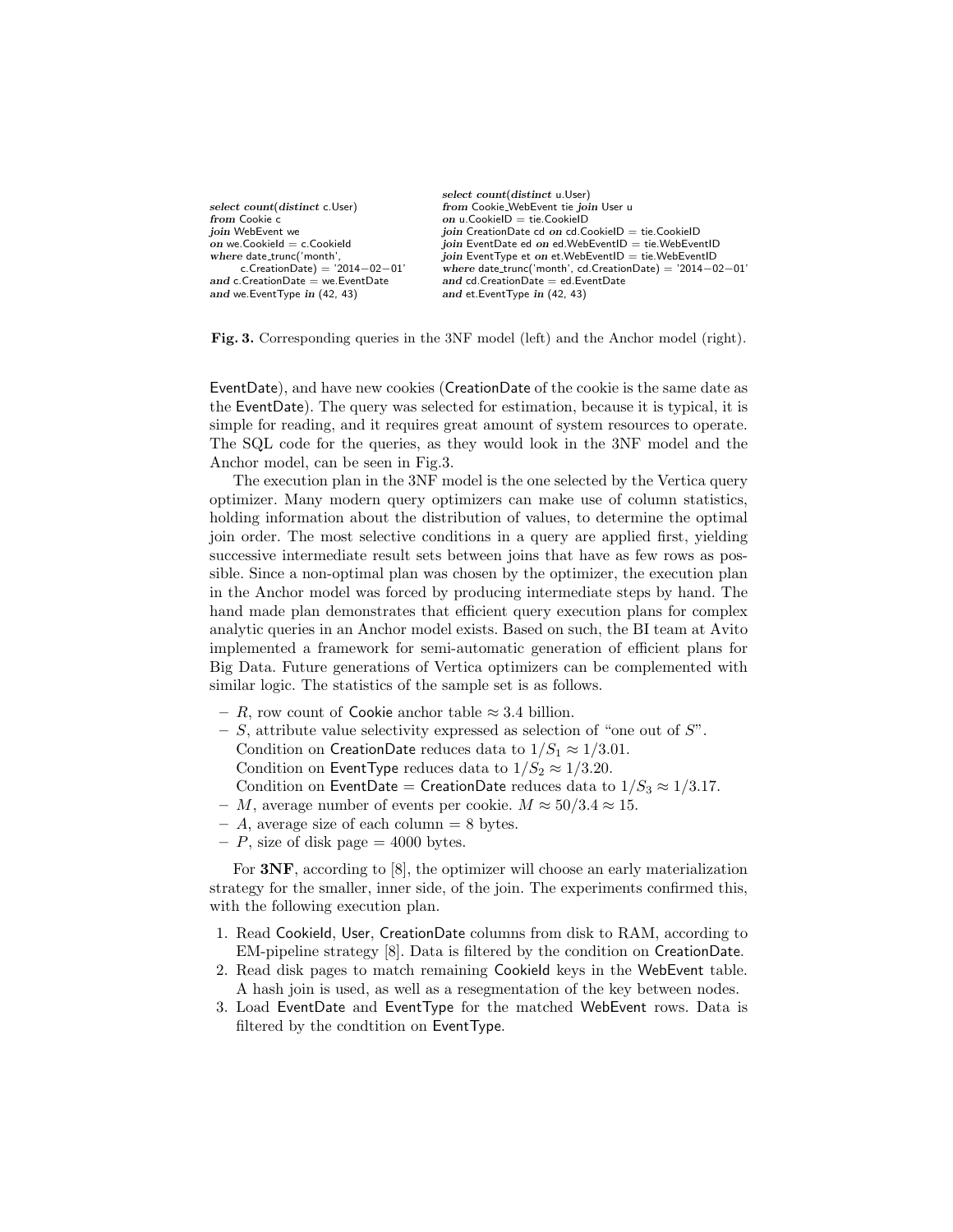

Fig. 4. When a part of a join is reduced, from the two disk pages (left) to one page (center, right), the number of pages needed to be read in order to produce the join depend on whether the joined keys are concentrated (center) or spread out (right). For an arbitrary join, the number of pages to read is normally significantly reduced.

4. Filter loaded data by the condition on EventDate and CreationDate, calculating the number of unique User values.

RAM usage can be estimated as  $\frac{3*R*A}{S_1} + \frac{M*B*A}{S_1} + \frac{R*A*M}{S_1*S_2} \approx 190Gb$ . While servers may have more than 190GB of RAM, this is but one of many possible ad-hoc queries. A Big Data installation is likely to support multiple concurrent processes (ETL, maintenance, reporting), all competing for resources. It is therefore impossible to guarantee that each type of ad-hoc query will obtain enough RAM at the moment of execution. The plan described above is then no longer possible, forcing the query optimizer to spill the join operation onto disk. A join spill (the term may differ between vendors) means that some part of an execution plan requires too much RAM, and data have to be separated into  $N$  chunks<sup>3</sup>, small enough to fit into available RAM, and that can be processed sequentially with their results assembled afterwards.

Join spill reduces maximum RAM utilization, but increases disk I/O, a slower resource. Fig.4 illustrates, why a condition reducing a table on one side of the join may not reduce the number of disk operations for the table on the other side of the join. Therefore, disk I/O operations can be estimated according to optimistic (concentrated keys) or pessimistic (spread out keys) scenarios. In the optimistic one, the number of operations is the same as in a RAM join, whereas in the pessimistic one the whole table may need to be scanned for each chunk.

- 
- 
- 
- Disk page ops, optimistic:  $\frac{R*A*(4*M+3)}{S_1*D}$ <br>
Disk page ops, pessimistic, RAM join:  $\frac{R*A*(4*M*S_1+3)}{S_1*D}$ <br>
Disk page ops, pessimistic, join spill:  $\frac{R*A*(4*M*S_1+3)}{S_1*D}$ <br>
Logical ops:  $\frac{R*M}{S_1} + \frac{R*M}{S_1*S_2} +$

For an Anchor model the hand-made execution plan aims to maximize merge join utilization. Hash join can be almost as fast as merge, but it requires a lot of RAM. If limited, the join must again be spilled during execution. The following execution plan can either be implemented by hints or by a set of subsequent temporary tables.

<sup>&</sup>lt;sup>3</sup> N =  $\langle$  pessimistic RAM estimation $\rangle$ / $\langle$ available RAM $\rangle$ , rounded up.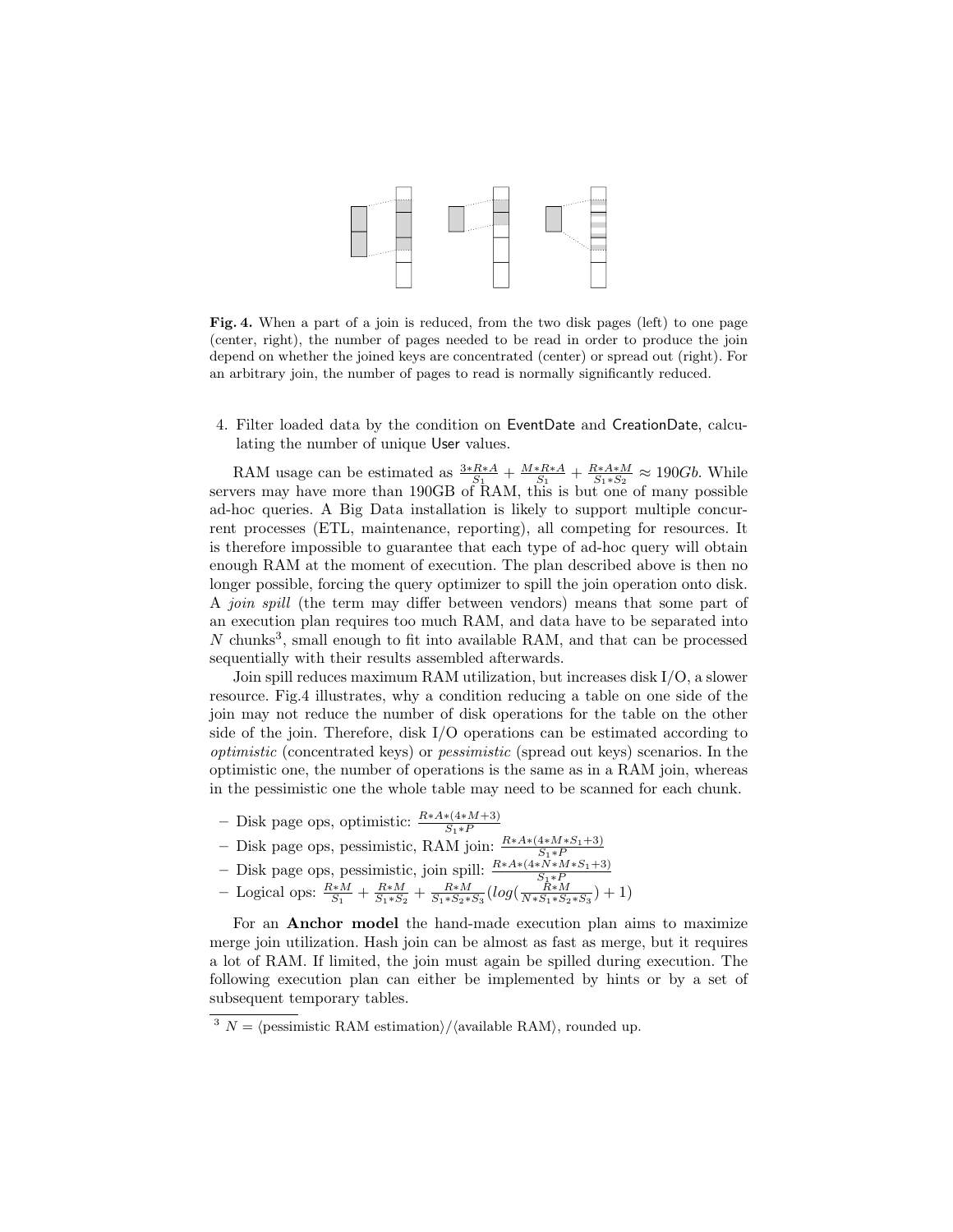- 1. Read CookieId, CreationDate columns from disk to RAM, according to EMpipeline strategy [8]. Data is filtered by the condition on CreationDate.
- 2. Load WebEventID from WebEvent–Cookie tie table via merge join.
- 3. Streaming sort, resegmentation and storing of WebEventId into temp table.
- 4. Filtered loading of EventType attribute table, joined with the temp table from step 3, reducing the count of WebEventID keys.
- 5. Load EventDate and CookieId from EventDate attribute table and triple merge join the WebEvent–Cookie tie and temp table from step 4 inside RAM.
- 6. Merge join of temp tables from step 1 and step 5, streaming filtering according to the condition CreationDate  $=$  EventDate.
- 7. Loading of User values from User attribute table inside RAM via merge join with temp table from step 6, calculating the number of unique User values.

The CPU in each server is expected to perform  $10^9$  FLOPS and the I/O able to push 150MB/s, both considered to be conservative estimates. Using these metrics the estimated execution time was determined together with the presented formulas for 3NF and Anchor modeling, with the results seen in Table 1.

- 
- 
- Disk page read ops, optimistic:  $\frac{R*A*(2*S_2*S_3+6*S_2*S_3*M+6*S_3*M+2*S_3+2*M)}{S_1*S_2*S_3*B}$ <br>- Disk page read ops, pessimistic:  $\frac{R*A*(4*S_2+2*M*S_2+8*S_1*S_2*M+2*S_1*S_2+2*M)}{S_1*S_2*B}$ <br>- Disk page write ops:  $\frac{2*A*A*(1+M)}{S_1*B}$ , RAM usa – Logical ops:
	- $\frac{R}{S_1}*log(\frac{R}{S_1})+\frac{M*R}{S_1}*log(\frac{M*R}{S_1})+\frac{M*R}{S_1*S_2}*log(\frac{M*R}{S_1*S_2})+\frac{M*R}{S_1*S_2*S_3}*log(\frac{M*R}{S_1*S_2*S_3})$

Table 1. Theoretical estimates of execution times and actual results from experiments.

|                  | (optimistic-pessimistic), actual execution time |                       |                     |  |
|------------------|-------------------------------------------------|-----------------------|---------------------|--|
| Plan type        | 5 Nodes                                         | 10 Nodes              | 12 Nodes            |  |
| 3NF RAM Join     | $(671-2075), 3133s4$                            | $(335-1038), 662s$    | $(280 - 865), 491s$ |  |
| 3NF Spilled Join | $(687 - 8399), 3017s$                           | $(344 - 4119), 1703s$ | $(287-3423), 1172s$ |  |
| Anchor modeling  | $(1185-4515), 2643s$                            | $(849 - 2514), 1174s$ | $(719-2074), 959s$  |  |

Anchor modeling is not able to reach the speed of the RAM joined 3NF query, but it does comparatively well and is faster than the spilled join, which is the more likely of the two. Considering that no work have to put into creating dedicated indexes in Anchor modeling, whereas the problem grows exponentially with the number of columns in a 3NF table, it proves itself very suitable for adhoc querying. It also scales similarly to the others when the number of nodes is raised. In 3NF, where non-trivial join dependencies exist, data may also need to be fetched from other nodes. Tables less normalized than 6NF are therefore, with respect to the autonomy of the nodes, suboptimal for MPP.

 $^4$  This join required  $> 38 \mathrm{Gb}$  of RAM on each node and it also spilled to disk.